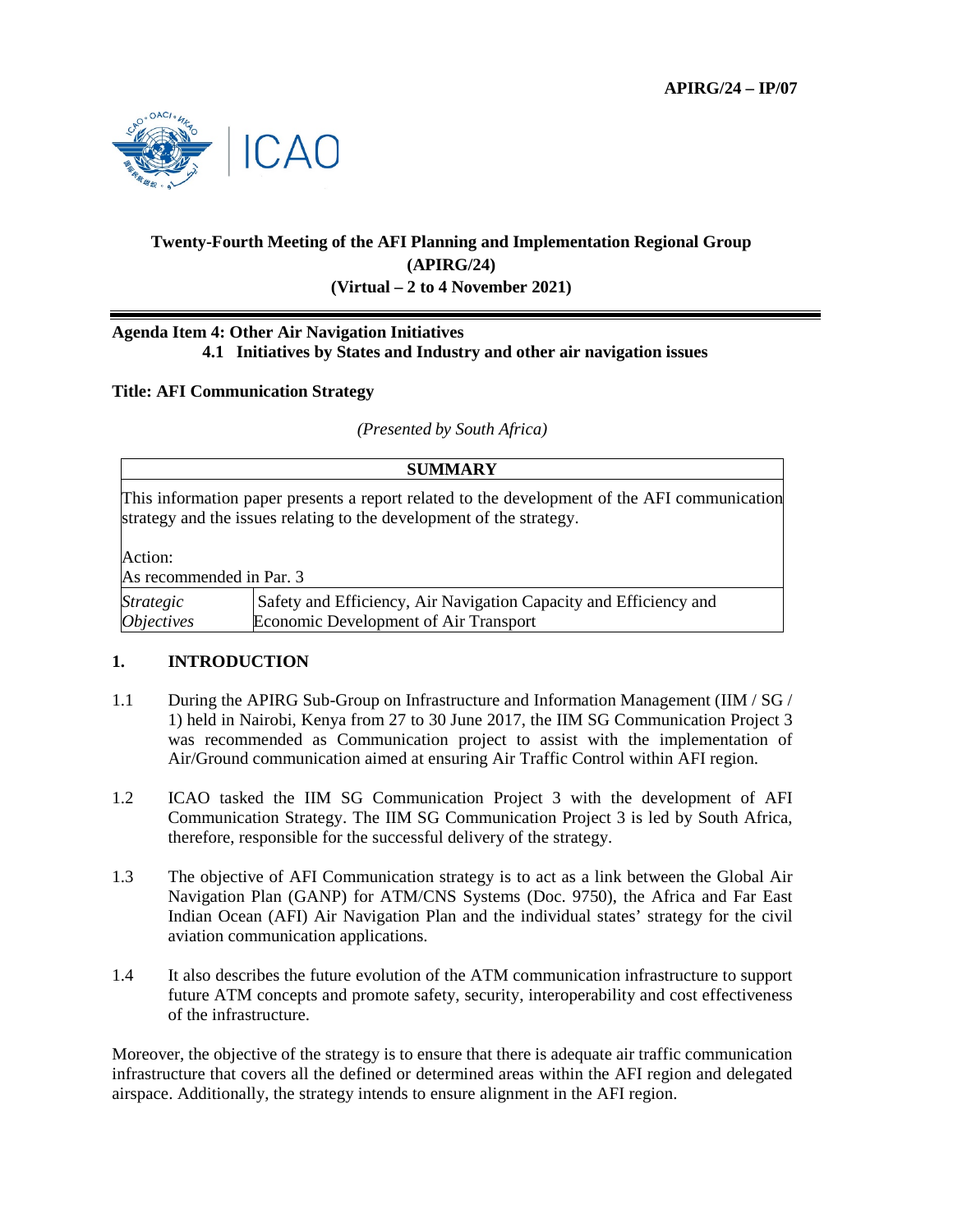## **2. DISCUSSION**

- 2.1. Work Group
- 2.1.1. Since the establishment of the AFI Communication Strategy in March 2021, the AFI Communication Strategy team has met six times and the following activities have taken place:
	- Project lead and team has been nominated and accepted to lead the development of the strategy.
	- SWOT and PESTLE analysis are ongoing.
	- Document framework in progress; and
	- Current infrastructure review.
- 2.2. AFI Communication Strategy
- 2.2.1. The AFI Communication Strategy will provide a harmonised and integrated common framework within the AFI region which will allow a cost-effective, user-centric evolution of communication systems.
- 2.2.2. The strategy will support all phases of flight including, en-route, terminal area, approach and landing as well as ground operations and procedures.
- 2.2.3. The strategy will cover the following topics at a minimum to ensure that it meets the intended objectives as discussed in the introduction:
	- SWOT and PESTLE analysis
	- Need and Gap Analysis;
	- Current Communication Environment; and
	- Future Air Communication Environment.
- 2.2.4. The SWOT analysis help identify the strengths, weaknesses, opportunities and threats related to communication infrastructure. The PESTLE analysis will be incorporated as a strategic framework to evaluate the external environment of the AFI region by assessing the opportunities and risks due to the following factors:
	- Political:
	- Economic:
	- Social;
	- Technological:
	- Environmental; and
	- Legal factors.
- 2.2.5. The completion of the SWOT and PESTLE analysis will inform the operational needs and gaps in all phases of flight (terminal area, en-route and oceanic). Furthermore, this analysis will describe the technological needs in these areas.
- 2.2.6. A questionnaire has been sent out to the AFI states. The intention of the questionnaire is to determine the current communication environment. This questionnaire will inform a comprehensive SWOT and PESTLE analysis. At this stage only Seychelles, Ghana, SA, Kenya, Botswana, Togo and Cote d'ivoire have responded.
- 2.2.7. The future air communication environment will look at the ICAO plans in relation to the